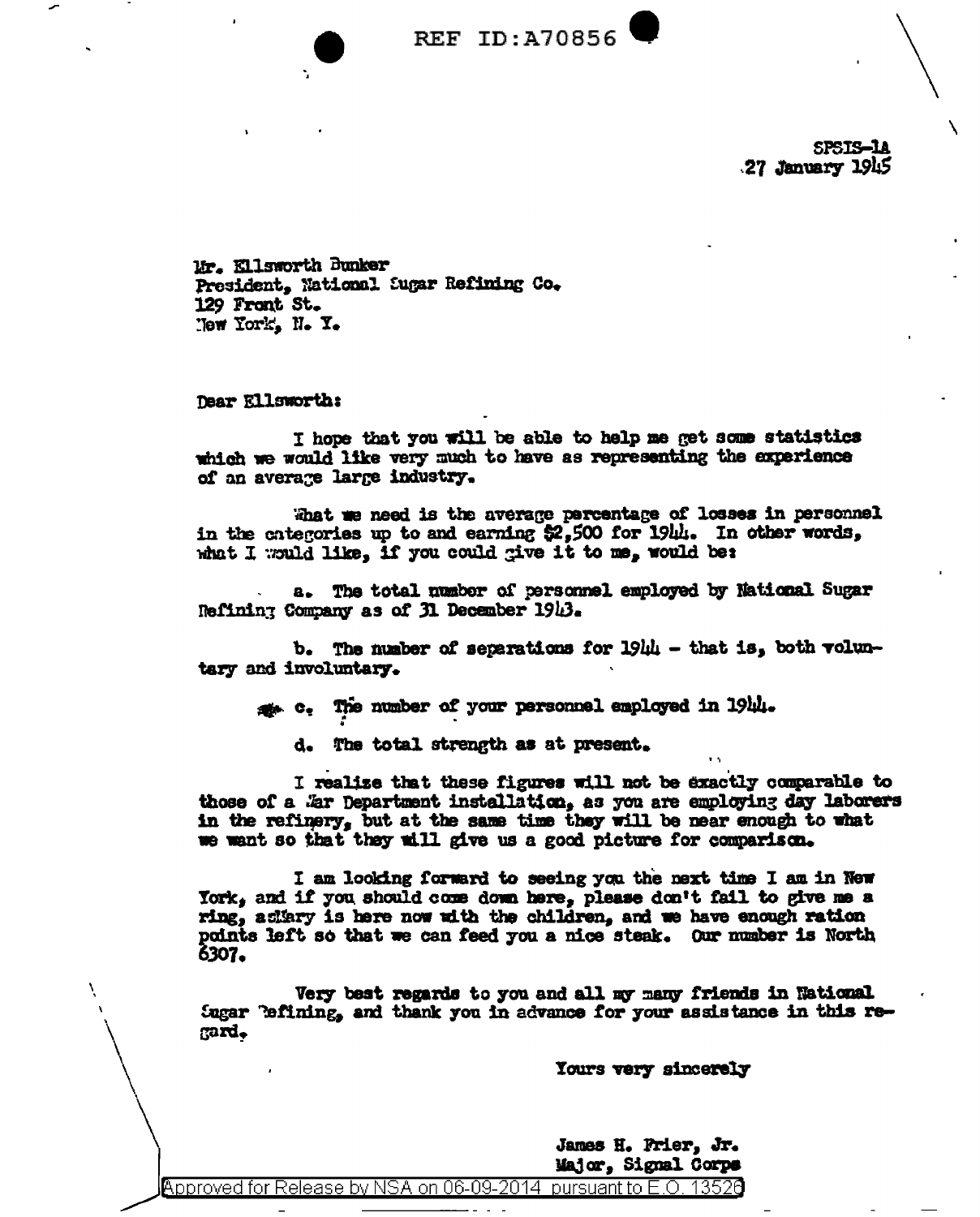**REF ID:A70856** 



5 February 1945

Mr. Ellsworth Bunker, President The National Sugar Refining Co. 129 Front St. New York 5, N.Y.

Dear Ellsworth;

Thank you very much for your kind cooperation in furnishing us the figures which have been a great help to us.

I will certainly look forward to seeing you whenever you are in the vicinity of Lashington, and kindest personal regards.

**Sincerely yours** 

James H. Frier, Jr. (liajor)